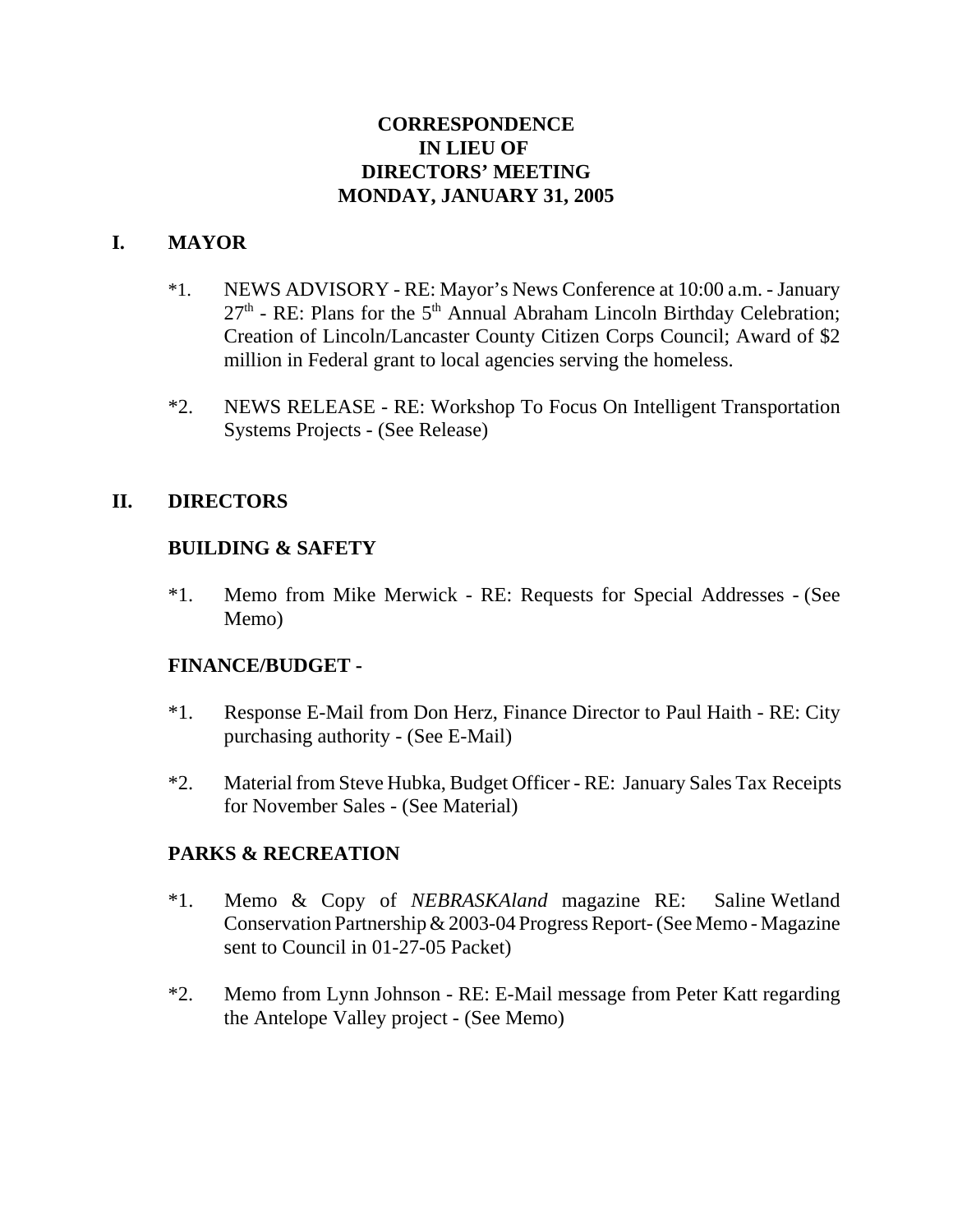# **PLANNING**

- \*1. Letter from Tom Cajka to Terry Rothanzl RE: Vintage Heights 21st Addition Final Plat #04118-S.  $98<sup>th</sup>$  & Pine Lake Road - (See Letter)
- \*2. Material from Duncan Ross RE: CPA. 04021 Airport West Subarea Plan Proposed NW 40<sup>th</sup>/38<sup>th</sup> Roadway Amendment - (See Material)

# **PUBLIC WORKS & UTILITIES DEPARTMENT**

\*1. Public Works & Utilities ADVISORY - RE: Open House regarding the following roadway projects in the vicinity of South 56<sup>th</sup> Street and Pine Lake Road: - (See ADVISORY)

# **III. CITY CLERK**

\*1. Letter from Tim Powers, Contempo/Lincoln Manager - RE: Opposition to Paving District on West Benton Street -(See Letter)

# **IV. COUNCIL**

## **A. COUNCIL REQUESTS/CORRESPONDENCE**

## **JONATHAN COOK**

1. Request to Public Works & Utilities Department - RE: Snow plowed onto sidewalks repeatedly (RFI#122 - 01/11/05)

## **ANNETTE McROY**

1. Request to Larry Worth, StarTran - RE: StarTran Policies (RFI#163-01/21/05). — **1.) SEE RESPONSE FROM LARRY WORTH, STARTRAN RECEIVED ON RFI#163 - 01/24/05.**